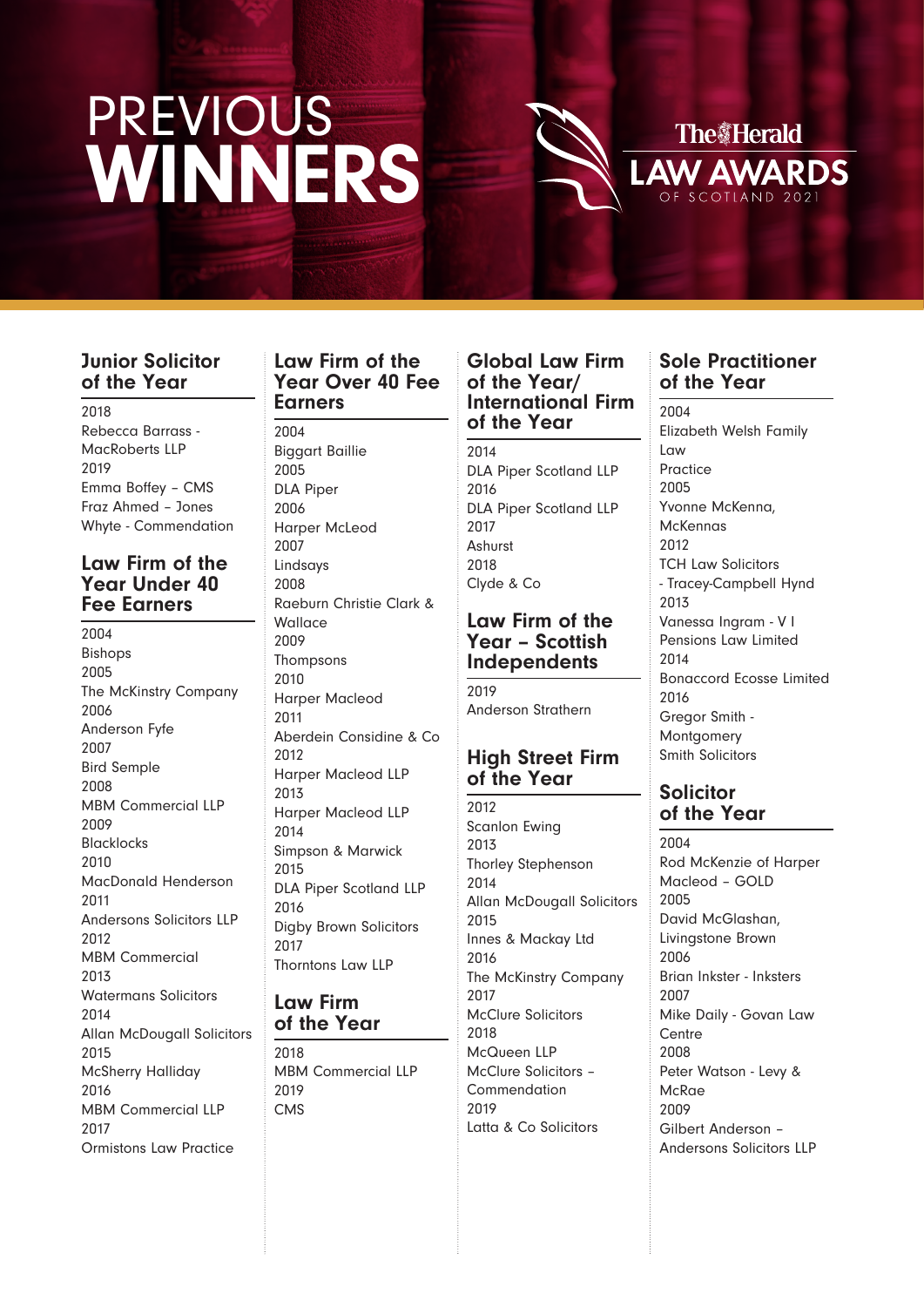

2010 Frank Maguire – Thompsons 2011 Mike Dailly - Govan Law **Centre** 2012 Cat McLean – MBM **Commercial**  $2013$ Brenda Mitchell - Thompsons Solicitors 2014 Rod McKenzie - Harper Macleod LLP 2015 MBM Commercial - Cat MacLean 2016 Aamer Anwar - Aamer Anwar & Co Lisa Law - Innes & Mackay Solicitors & Estate Agents - Commendation 2017 Lindsay Bruce – Thompsons Solicitors Fiona McPhail – Shelter Scotland - Commendation 2018 Aamer Anwar - Aamer Anwar & Co., Solicitors & Notaries Ian Moir - Ian Moir & Company – Commendation 2019 Mike Dailly – Govan Law **Centre** Iain Smith – Keegan Smith

#### **Managing Partner/ Team of the Year**

2004 Ken McCracken, Wright, Johnston & Mackenzie

2005 Alasdair Fleming, Bishops 2006 Alistair Morris - Pagan Osborne 2007 Telfor Blacklock - Blacklocks 2008 Magnus Swanson - Maclay Murray & Spens 2009 Telfer Blacklock – Blacklocks 2012 Lorne Crerar & Martin Darroch - Harper Macleod LLP 2013 Lorne Crerar & Martin Darroch - Harper Macleod LLP 2014 Brian Inkster – Inksters 2015 Harper Macleod LLP 2016 Graeme McKinstry - The McKinstry Company

### **Paralegal of the Year**

2004 Lynda Graham 2005 Karen Barre, Drummond Miller Susan Mitchell, Shepherd+ **Wedderburn** 2006 Wende Wraight - Shepherd+ **Wedderburn** 2007 Rikka Janhunen - Morton Fraser

2008 Stephen McGowan - R&JM Hill Brown & Co (now at Tods Murray) 2009 Fiona Shields – Pagan Osborne 2010 Josie McEvoy - Glasgow Housing Association 2011 Lesley McMillan - Ross Harper 2012 Claire Corbin - MBM Commercial 2013 Jaclyn Wilson - The Wheatley Group / The Glasgow Housing Association Limited 2014 Kelie Cooper - MacPhee & **Partners** 2015 Student Loans Company Limited - Louise Chapman 2016 Macdonald Henderson Limited

#### **Up & Coming Lawyer of the Year**

2007 Fiona Fyfe McDonald - Pagan Osborne 2008 Glen Gilson - HBJ Gateley Wareing 2009 John Paul Mowberry – JP **Mowberry** 

2013 Emma Horne – Morisons  $2014$ Dominic Dunnett - MBM **Commercial** 2015 MBM Commercial - Liina Tulk 2016 Jen Paton – Shoosmiths

## **Trainee of the Year**

2004 Rob Aberdein, Tods Murray 2005 Katie Russell, Shepherd+ **Wedderburn** 2006 Lorraine Barrie - Govan Law **Centre** 2007 Audrey Dishington - Pagon Osborne 2008 Serena Kelly Sutherland - Drever & Heddle 2009 Fiona Byron – Morton Fraser 2010 Keith McLaren - Pagan Osborne 2011 Louise King - Inksters 2012 Liina Tulk - MBM Commercial 2013 Waqqas Ashraf - McCusker McElroy & Gallanagh 2014 Claire MacAlpin - MacPhee & Partners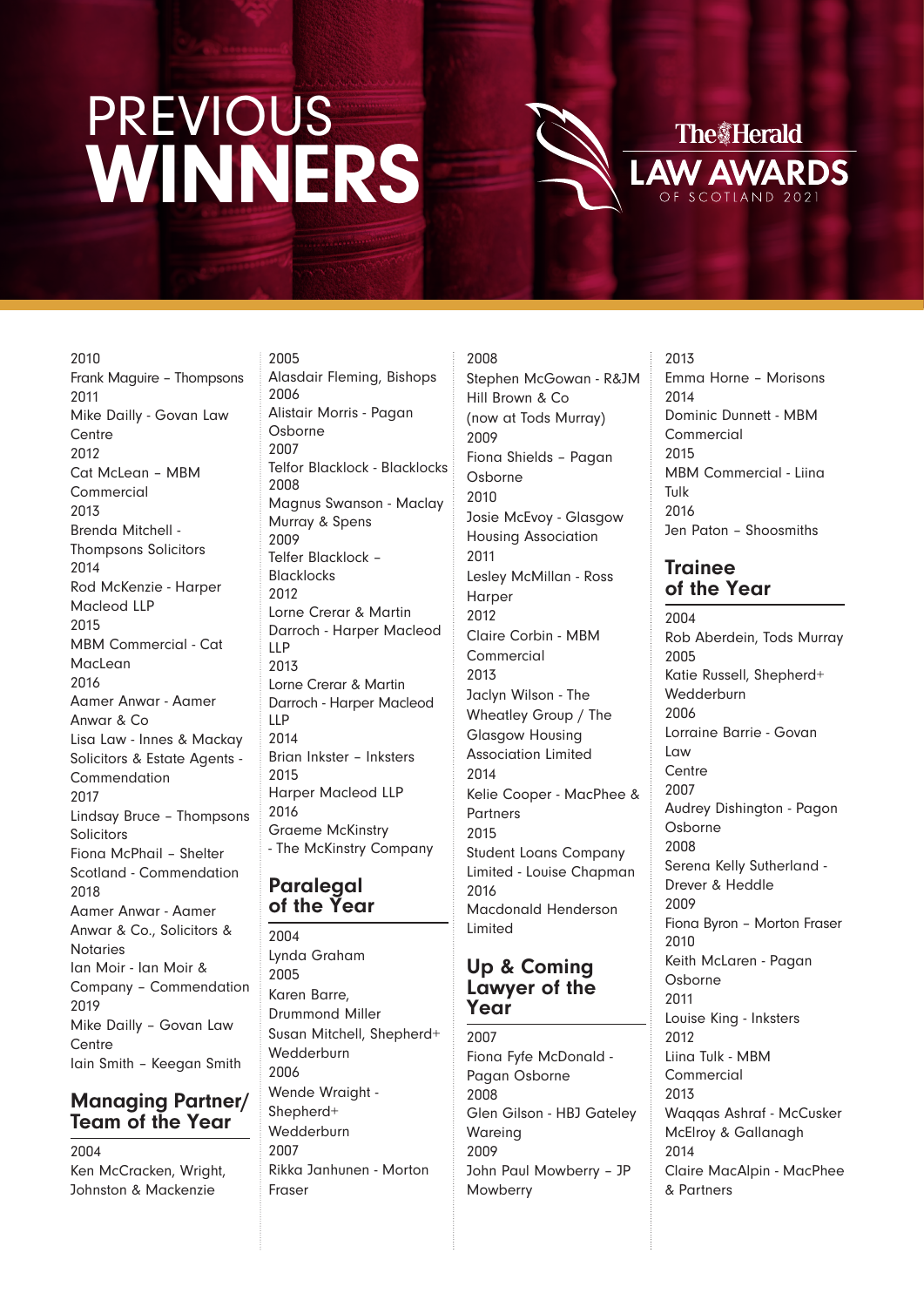

2015 Fraz Ahmed - J R RAHMAN **SOLICITORS** 2016 John Morgan – Brodies 2017 Susan Currie – Cloch **Solicitors** 

### **Criminal Law Firm of the Year**

2004 Beltrami Berlow 2005 Beltrami Berlow 2006 Beltrami Anwar 2008 Adams Whyte, Solicitors 2009 Liam O'Donnell & Co  $2010$ Nicholas J Scullion & Co 2011 Adams Whyte 2012 Beltrami & Co 2013 Capital Defence Lawyers 2014 Aamer Anwar & Co 2015 Beltrami & Co 2016 Beltrami & Co Ltd 2017 Ian Moir & Company 2018 Adams Whyte, Criminal Defence Lawyers

## **Private Client Firm of the Year**

2005 Morton Fraser

2006 Turcan Connell 2007 Brodies 2013 Caritas Legal Limited 2015 Caritas Legal Limited 2016 Allan McDougall Solicitors Innes & Mackay Solicitors & Estate Agents - Commendation 2018 Innes & Mackay 2019 Gillespie Macandrew

### **Family Law Firm of the Year**

2004 Morton Fraser 2005 Mowat Hall Dick 2006 MHD 2007 Morton Fraser 2008 Lindsays 2009 Mowat Hall Dick 2010 Mowat Hall Dick 2011 Simpson & Marwick 2012 Morisons 2013 Patience & Buchan 2014 Thorley Stephenson 2015

Macleod and MacCallum 2016 Family Law Matters Scotland Livingstone Brown – Commendation 2017 Morton Fraser Lawyers 2018 Patience and Buchan

#### **Up and Coming Law Firm of the Year**

2004 Wright, Johnston & Mackenzie 2005 McVey & Murricane 2006 MBM Commercial 2007 Morisons 2008 Caesar & Howie 2009 Kerr Brown Partnership 2010 Macdonald Henderson 2011 Kerr Brown Partnership 2012 Caritas Legal Limited 2013 Watermans Solicitors 2014 Kerr Brown Partnership 2015 Montgomery Smith **Solicitors** 

### **Employment Firm of the Year**

 $2004$ Morton Fraser

2006 Brodies 2007 Maclay Murray & Spens 2008 Wright, Johnston & Mackenzie 2009 Miller Samuel 2010 Morton Fraser 2011 Thompsons Solicitors 2012 Harper Macleod LLP 2013 Thompsons Solicitors 2014 Fox and Partners and Simpson & Marwick 2015 Thompsons Solicitors 2019 Anderson Strathern

**Property Firm of the Year (Commercial & Residential)** 2006

Bell & Scott 2008 Bell & Scott 2010 Biggart Baillie 2011 Biggart Baillie 2013 McQueen Legal 2014 Simpson & Marwick 2015 Allan McDougall Solicitors 2016 Shoosmiths McQueen Legal - Commendation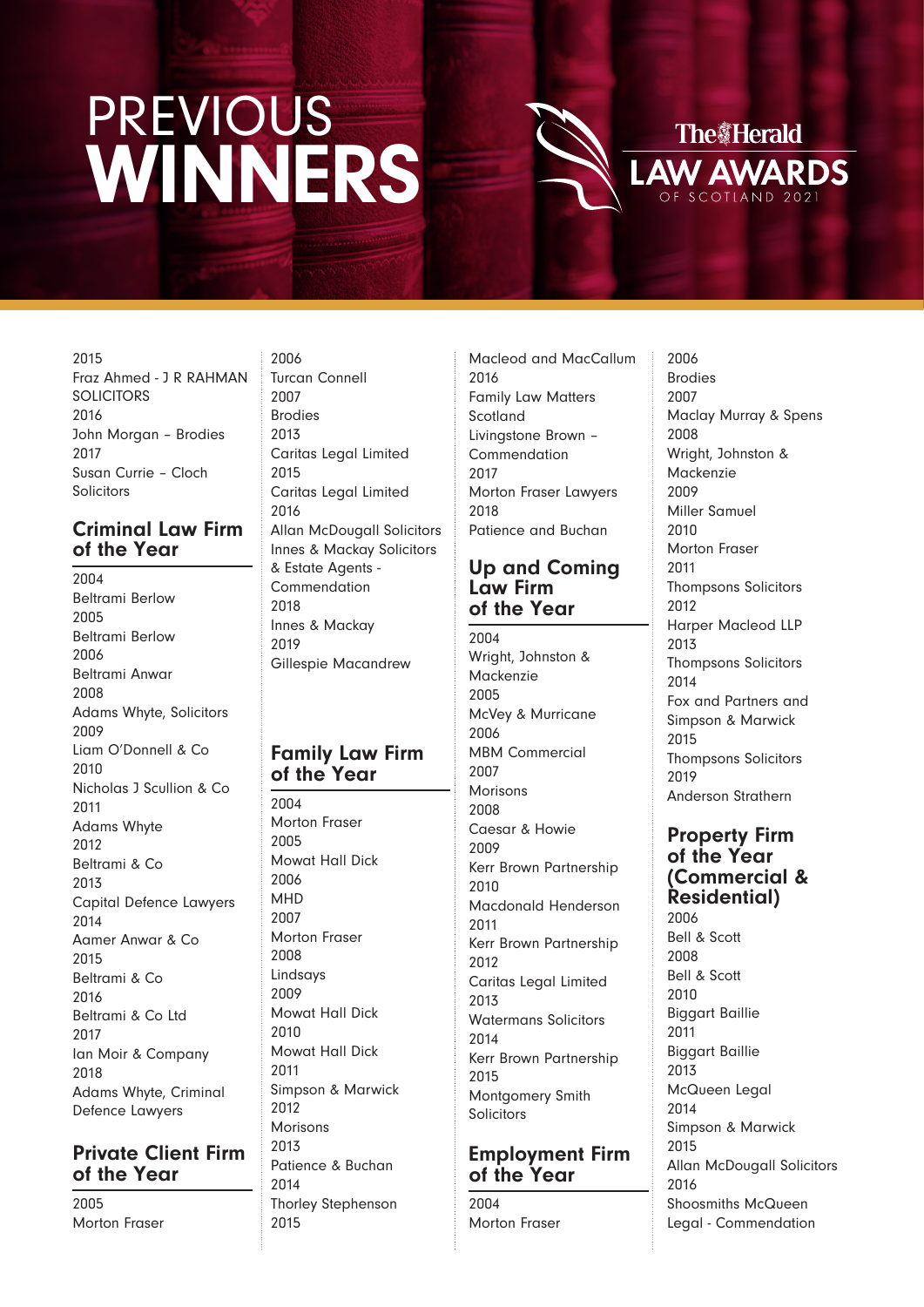**The Herald V AWARDS** 

2017 CMS

#### **Litigation Firm of the Year**

2004 Shepherd + Wedderburn 2006 Burness Paull 2007 Simpson & Marwick 2008 Maclay Murray & Spens 2009 Digby Brown 2010 Simpson & Marwick 2011 Peacock Johnston 2012 HBM Sayers 2013 Allan McDougall Solicitors 2014 Thompsons 2015 Halliday Campbell WS 2016 Gilson Gray LLP Allan McDougall Solicitors - Commendation 2018 Allan McDougall Solicitors Halliday Campbell – **Commendation** 2017 Gilson Gray 2019 Balfour+Manson

### **CSR Firm of the Year**

2012 Inksters Solicitors

2013 Irwin Mitchell Scotland 2014 DLA Piper Scotland LLP 2015 DWF 2016 Digby Brown Solicitors Innes & Mackay Solicitors & Estate Agents 2017 The Glass Network 2018 CMS Scottish Ethnic Minorities Lawyers Association (SEMLA) – Commendation 2019 RBS Legal Edinburgh Innes & Mackay - **Commendation** 

#### **Debt Recovery Firm of the Year**

2004 Harper Macleod 2014 TCH Law, Solicitors 2017 Shoosmiths LLP 2018 Shoosmiths LLP 2019 **Shoosmiths** 

#### **Support Team of the Year**

 $2004$ Wright, Johnston & Mackenzie 2012 Aberdein Considine – Cashroom  $2013$ Gildeas Solicitors

2015 Allan McDougall Solicitors 2016 Shoosmiths

#### **Faculty of the Year**

2012 Kirkcaldy Law Society 2014 Kilmarnock Faculty of Solicitors 2015 The Glasgow Bar Association

#### **In-house Legal Team/ Lawyer of the Year**

2006 Veronica Gallagher - Balfour Beatty 2008 Martin Cooke - The Edrington Group 2009 Bruce Ritchie - Law Society of Scotland 2010 Glasgow Housing **Association** 2011 Ian McPherson - Strathclyde Police 2012 Jeanette Wilson - Church of Scotland 2013 Standard Life 2014 Glasgow 2014 Limited 2016 CYBG PLC 2017 Carolyn Jameson – Skyscanner

2018 Kenny Robertson – RBS 2019 Virgin Money UK PLC

# **Pro-Bono Award**

2018 Glasgow Caledonian University Law Clinic Edinburgh University Free Legal Advice Centre – Commendation University of Strathclyde Law Clinic – Commendation 2019 Clan Childlaw

#### **Banking and Finance Team of the Year**

2018 Shepherd and Wedderburn – Winner

# **Innovation Award**

2018 Brodies LLP 2019 Shepherd and **Wedderburn** Neilsons Solicitors and Estate Agents - Commendation

## **General Counsel of the Year**

2018 Carolyn Jameson - Skyscanner Limited